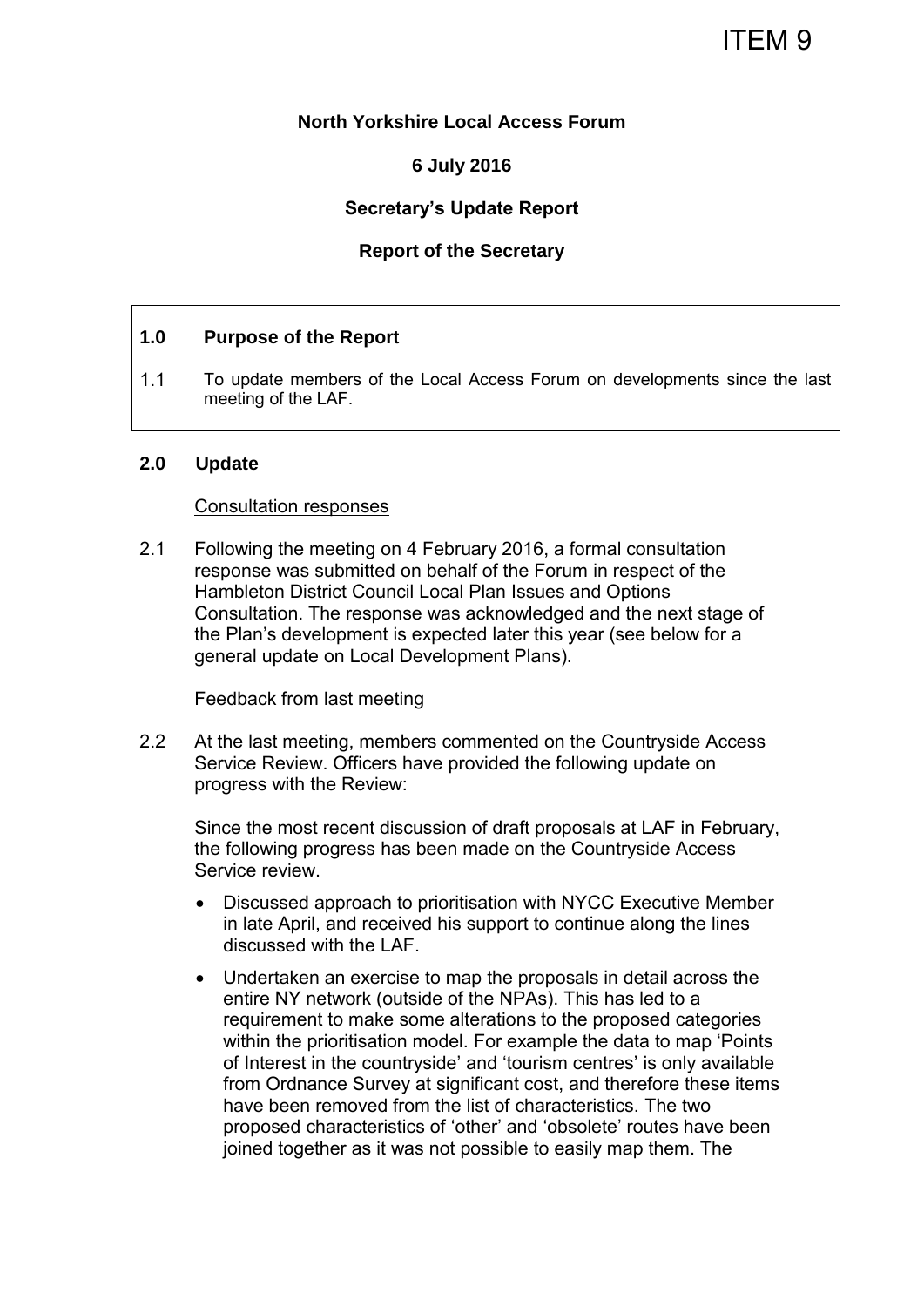exercise has simplified the proposal while maintaining the overall approach.

- Agreed to undertake a public consultation on the approach. The detail of the public consultation is currently being developed, and we expect to start consultation during August and allow 8 weeks for residents and interest groups to provide their comment.
- Started detailed process review work on how the service deals with issues reported to it – namely ploughing and cropping, and bridge inspection and maintenance. Further time has been set aside during July to review the service's approach to dealing with enforcement, furniture items – gates and stiles etc, and signposting and waymarking.

### **Restrictions**

2.3 The Forum is consulted on a range of restrictions under the Countryside and Rights of Way Act 2000. No consultations have been notified since the last meeting of the Forum. Ten notifications have been received from the Open Access Contact Centre at Natural England confirming restrictions:

| <b>Direction Case</b><br>No | <b>Period of Restriction</b>                                                 | <b>Land Affected and</b><br>Reason                                           |
|-----------------------------|------------------------------------------------------------------------------|------------------------------------------------------------------------------|
| 2016048070                  | 9-27 May; 31 May -3 June;<br>6-10 June                                       | Middlesmoor, Lofthouse<br>and Rigg<br>Section 22                             |
| 2016048091                  | 14-27 May; 31 May -3 June;<br>6-10 June; 13-17 June                          | <b>Copperthwaite Allotment</b><br>Section 22                                 |
| 2016048095                  | 14-27 May; 31 May $-3$<br>June; 6-10 June; 13-17<br>June                     | Ramsgill Moor - Ramsgill<br><b>Bents</b><br>Section 22                       |
| 2016048098                  | 14-27 May; 31 May $-3$<br>June; 6-10 June; 13-17<br>June                     | Gouthwaite<br>Section 22                                                     |
| 2016048099                  | $14-27$ May; 31 May $-3$<br>June; 6-10 June; 13-17<br>June                   | <b>Dewhurst Allotment</b><br>Section 22                                      |
| 2016048127                  | 9-13 May; 16-20 May; 23-27<br>May; 31 May - 3 June; 6-10<br>June; 13-16 June | Angram Moor                                                                  |
| 2016048128                  | 9-13 May; 16-20 May; 23-27<br>May; 31 May - 3 June; 6-10<br>June; 13-16 June | <b>Stean Moor</b>                                                            |
| 2016048129                  | 9-13 May; 16-20 May; 23-27<br>May; 31 May - 3 June; 6-10<br>June; 13-16 June | Keasden Moor                                                                 |
| 2016048133                  | 23-27 May; 31 May $-3$<br>June; 6-10 June; 13-17<br>June; 20-24 June; 27-30  | Colsterdale Moor,<br>Masham Moor, Iton Moor,<br><b>Ellingstring Moor and</b> |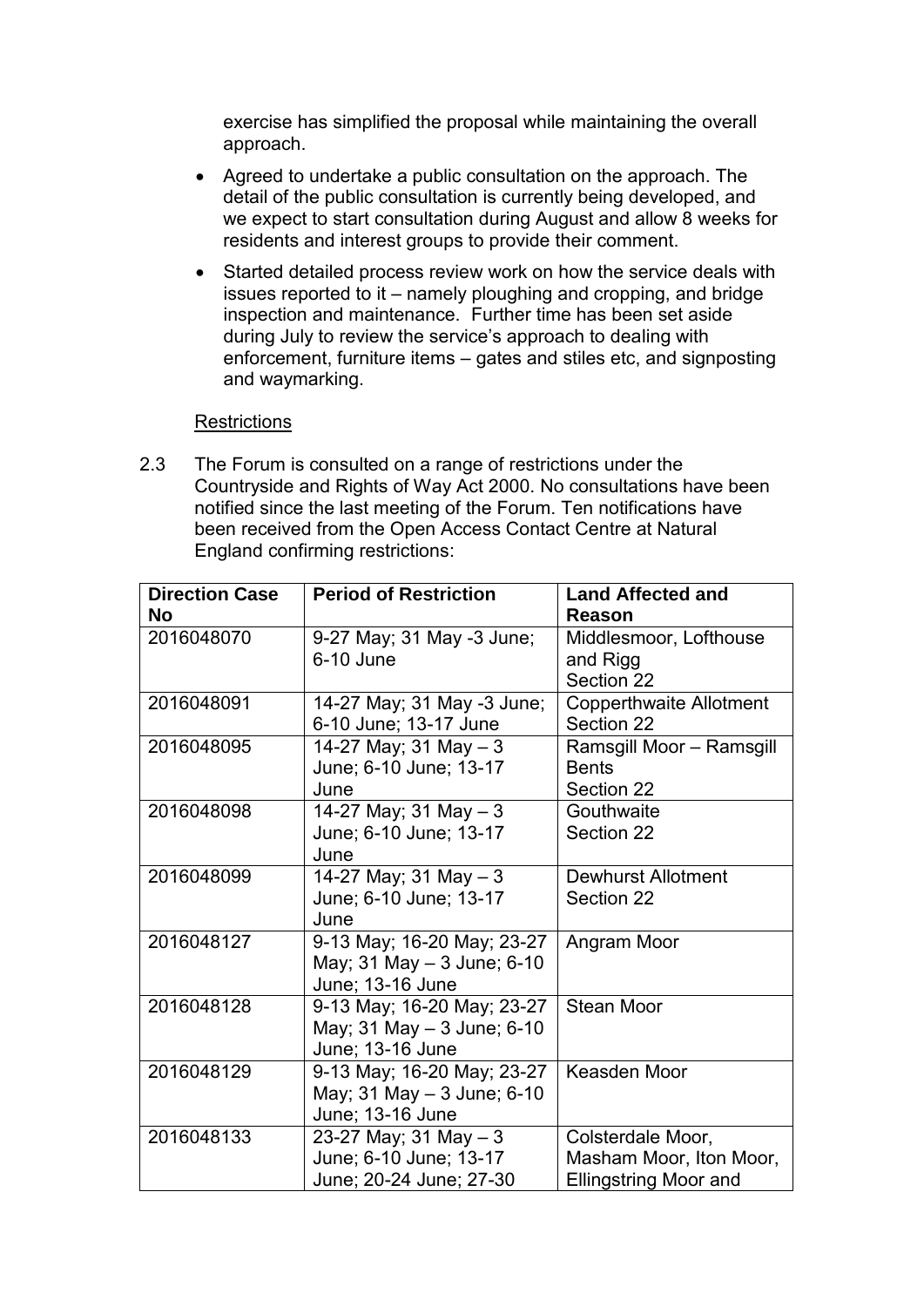|            | June                                                                                                                                                                            | <b>Galloper Moor</b><br>Section 22 |
|------------|---------------------------------------------------------------------------------------------------------------------------------------------------------------------------------|------------------------------------|
| 2016068184 | 22-23 August;<br>30-31 August;<br>5-6 September;<br>12-13 September;<br>26-27 September;<br>0-11 October;<br>24-25 October;<br>7-8 November;<br>21-22 November;<br>5-6 December | Longside Moor<br>Section 22        |

# National conference and regional meeting

- 2.4 3 members of the forum attended the northern national conference for Local Access Forums on 1 March in Leeds – David Barraclough, Barrie Mounty and Paul Sherwood. A summary report of their experience was circulated shortly after the conference.
- 2.5 The Chair attended the regional meeting of Local Access Forums across Yorkshire and Humberside on 9 March in Beverley, and draft minutes of the meeting have been circulated to members. The next meeting will take place on 21 September in Barnsley.

# LAF Newsletter/Huddle

2.6 Natural England has recently published the ninth edition of the Local Access Forum newsletter, which was circulated by email to all North Yorkshire LAF members.

[https://www.gov.uk/government/uploads/system/uploads/attachment\\_d](https://www.gov.uk/government/uploads/system/uploads/attachment_data/file/529126/laf-newsletter-issue9.pdf) [ata/file/529126/laf-newsletter-issue9.pdf](https://www.gov.uk/government/uploads/system/uploads/attachment_data/file/529126/laf-newsletter-issue9.pdf)

2.7 Members can also keep up to date with issues of interest to LAF members through Huddle, an internet workspace provided by Natural England where LAF members can share information, good practice or ask advice on an issue. All LAF members are encouraged to join Huddle. The Secretary can arrange this on behalf of any new LAF members who wish to sign up.

# Local Development Plans

2.8 One of the key areas of involvement for the Forum is to ensure appropriate engagement in the preparation of Local Development Plans. A number of items have been included on recent agendas. Set out below is a brief summary of the current position in relation to each District Council area, and in relation to the Minerals and Waste Joint Plan. This information is taken from the websites of the relevant authorities.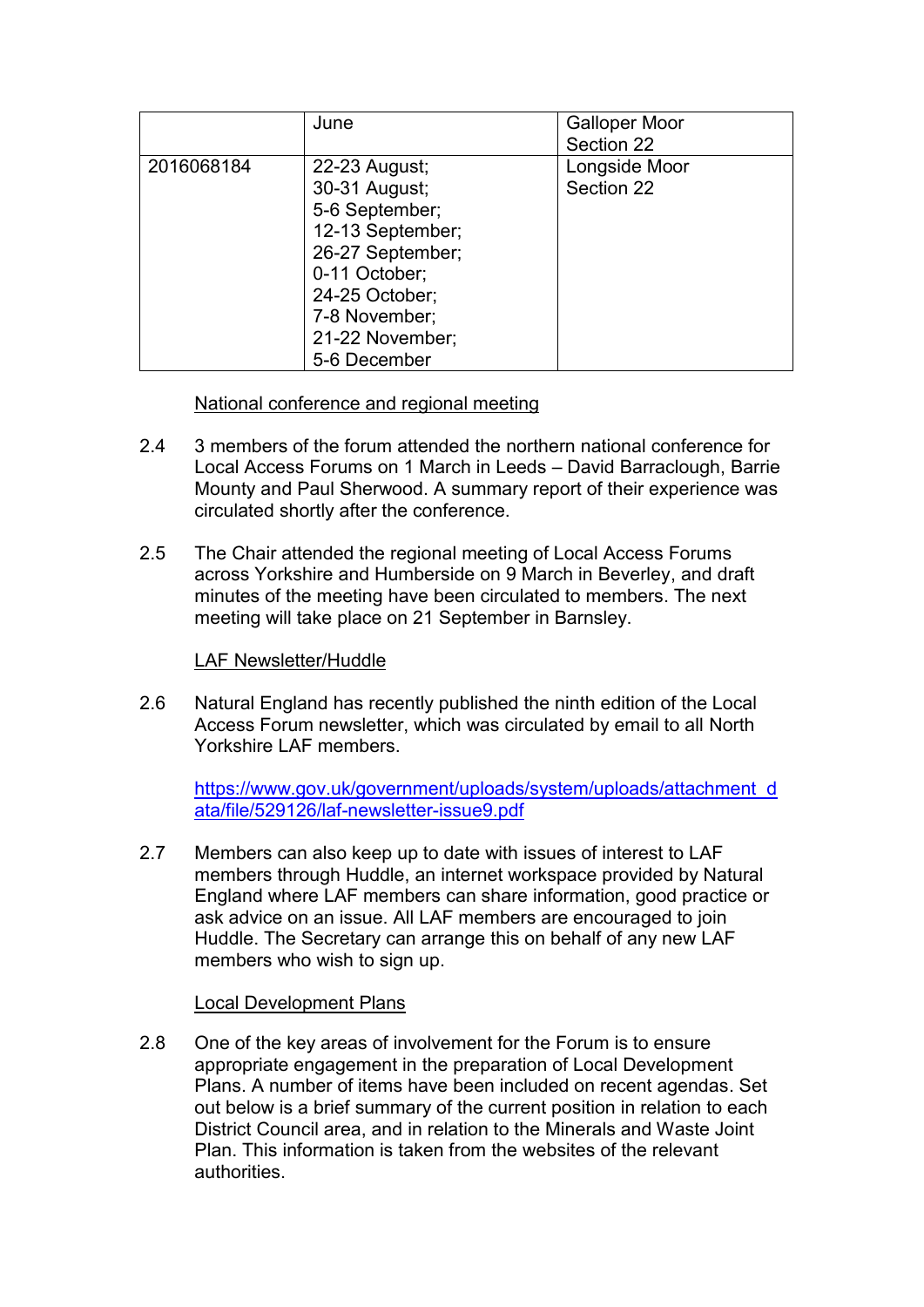| <b>Authority</b>                        | <b>Status</b>                                                                                                                                                                                                                                                                                            |
|-----------------------------------------|----------------------------------------------------------------------------------------------------------------------------------------------------------------------------------------------------------------------------------------------------------------------------------------------------------|
| Craven                                  | Further consultation on preferred site<br>allocations/designations should start in late July<br>2016. Publication of the final local plan should be<br>in September 2016 and submission should be in<br>December 2016                                                                                    |
| Hambleton                               | Preferred options consultation scheduled<br>between September 2016 and August 2017                                                                                                                                                                                                                       |
| Harrogate                               | Draft Plan anticipated October 2016                                                                                                                                                                                                                                                                      |
| Richmond                                | Plan adopted                                                                                                                                                                                                                                                                                             |
| Ryedale                                 | Plan adopted                                                                                                                                                                                                                                                                                             |
| Scarborough                             | Plan submitted for independent examination                                                                                                                                                                                                                                                               |
| Selby                                   | Anticipate consulting on PLAN Selby - Draft<br>Preferred Options during summer 2016                                                                                                                                                                                                                      |
| <b>Minerals and Waste</b><br>Joint Plan | An interim preferred options consultation is now<br>expected to take place during the summer of<br>2016 to take account of a number of new sites<br>submitted for consideration, as well as any major<br>changes to policies, before a final draft Plan is<br>produced for publication later in the year |

2.9 As can be seen, there are a number of consultation documents which are scheduled to take place between this meeting and the next meeting of the LAF in October. It is suggested that, in each case, the LAF agrees to ask the relevant District Council liaison representative to work with the Chair and Secretary of the Forum to prepare a draft response on behalf of the LAF. This would then be circulated for consultation by the Secretary and a formal LAF response submitted by the Secretary to meet the deadlines for each consultation, assuming that this is before the LAF meeting on 12 October 2016.

# Working Group report

2.10 Following the decision at the last meeting, a working group consisting of Rachel Connolly, Mike Bartholomew, Barrie Mounty and Paul Sherwood met with officers from business and Environmental Services on 9 June 2016. Members discussed highways design and planning issues with Pam Johnson and highways surfacing with Colin Quinn. A report on this session will be circulated before the Forum meeting.